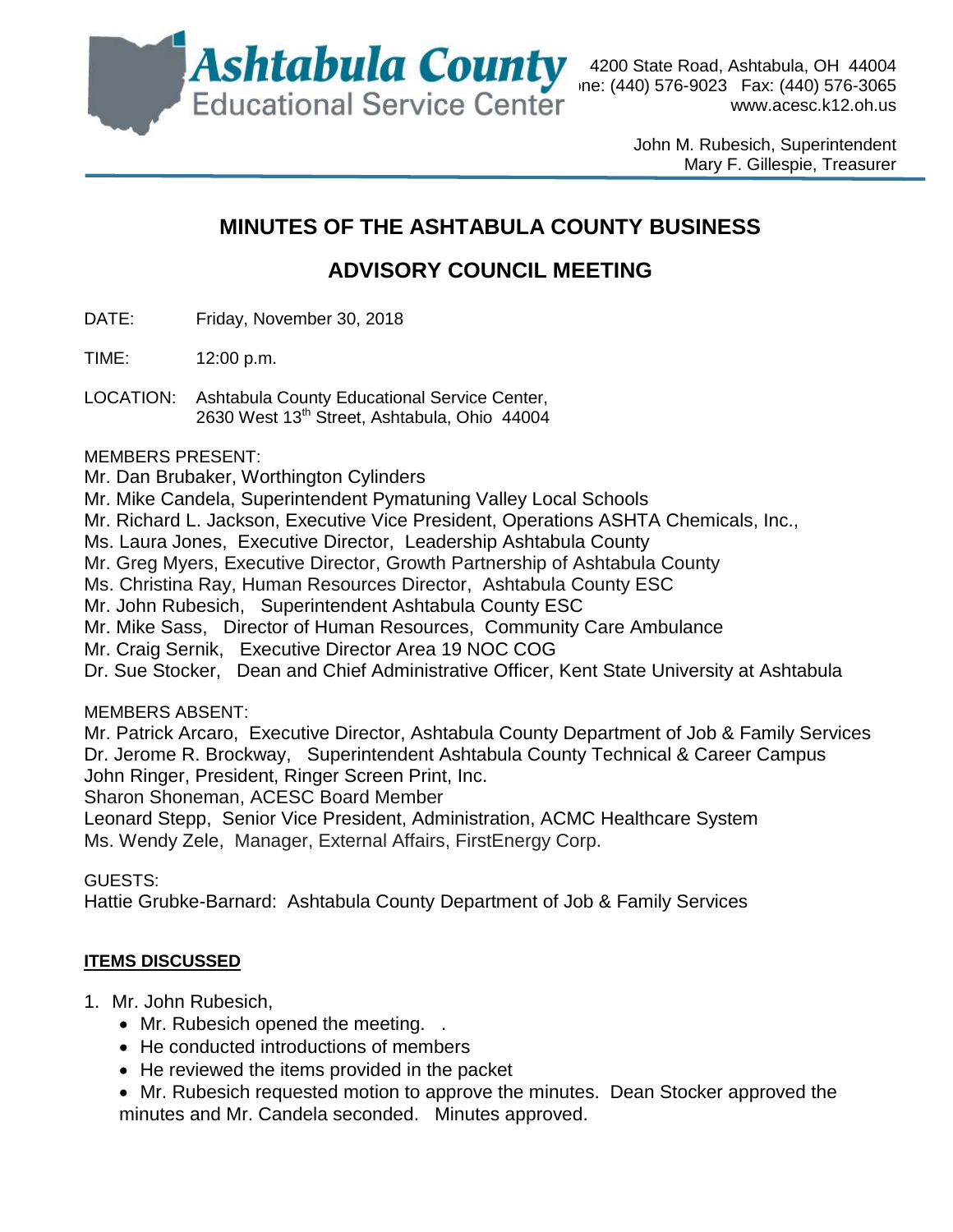Ashtabula County Business Advisory Committee Meeting Minutes Thursday, November 30, 2018 Page -2-

- 2. Mr. Craig Sernik:
	- Mr. Sernik provided a handout and conducted a presentation on The Future of Workforce.
	- The presentation addressed a Gap Analysis Area developed by data collected by NEO. The report is largely based on differences between education and employment NEO Northeast Ohio. This report and information should assist us as we moved forward with developing our strategies to meet our plan. The hope is to help direct and align the student population toward the in demand workforce needs and gaps.
	- Mr. Sernik discussed the 4 "E"s: Education, Employment, Enlistment, Entrepreneurship.
	- Mr. Sernik will email the document to Ms. Ray for electronic distribution to the committee.
- 3. Round Table Discussion:
	- Some discussion around what are the trade unions doing to help with this skills gap.
	- What can the committee do to assist with this gap and create more opportunities and pathways for our community? What are we doing to attract more people to move into our community? There is also concern about people coming into our community because of the lack of cultural activities.
	- What are the more difficult positions to fill in our local businesses? Does it seem like skilled positions or entry level? Seems like the general labor.
	- Mr. Rubesich encouraged employers to go to the schools to speak to teachers/staff at the schools to try to recruit direct and discuss attendance and ethic while in school. There is a huge opportunity with regard to alignment of schools and business to attract students as potential employees.
	- Mr. Candela noted to create a seamless transition for our youth; the pathway needs to be established early on in life. The opportunities need to be presented to our youth.
	- Mr. Sernik commented the biggest indicator of success follows the culture, specifically the wealth.
	- Concerns about just getting students to graduate high school.
	- What are the schools doing now? Mr. Rubesich mentioned the ACCESS program. He also discussed that Guidance counselors are now conducting more testing than being able to provide guidance and are actually called school counselors. Other items mentioned are the current college fair, the senior job fair, the FAFSA assistance from ACCESS, the youth opportunities program. We will be gathering information, developing a summary and discussing this information at our next meeting.
- 4. Next Steps:
- Discussion around the next steps. Now that we have this report and our plan completed, the next meeting we can focus on data and information gathered with what activities, programs and events are already occurring.
- What are the things that are causing the skills gaps?
- What are the things that are assisting with filling the gaps?